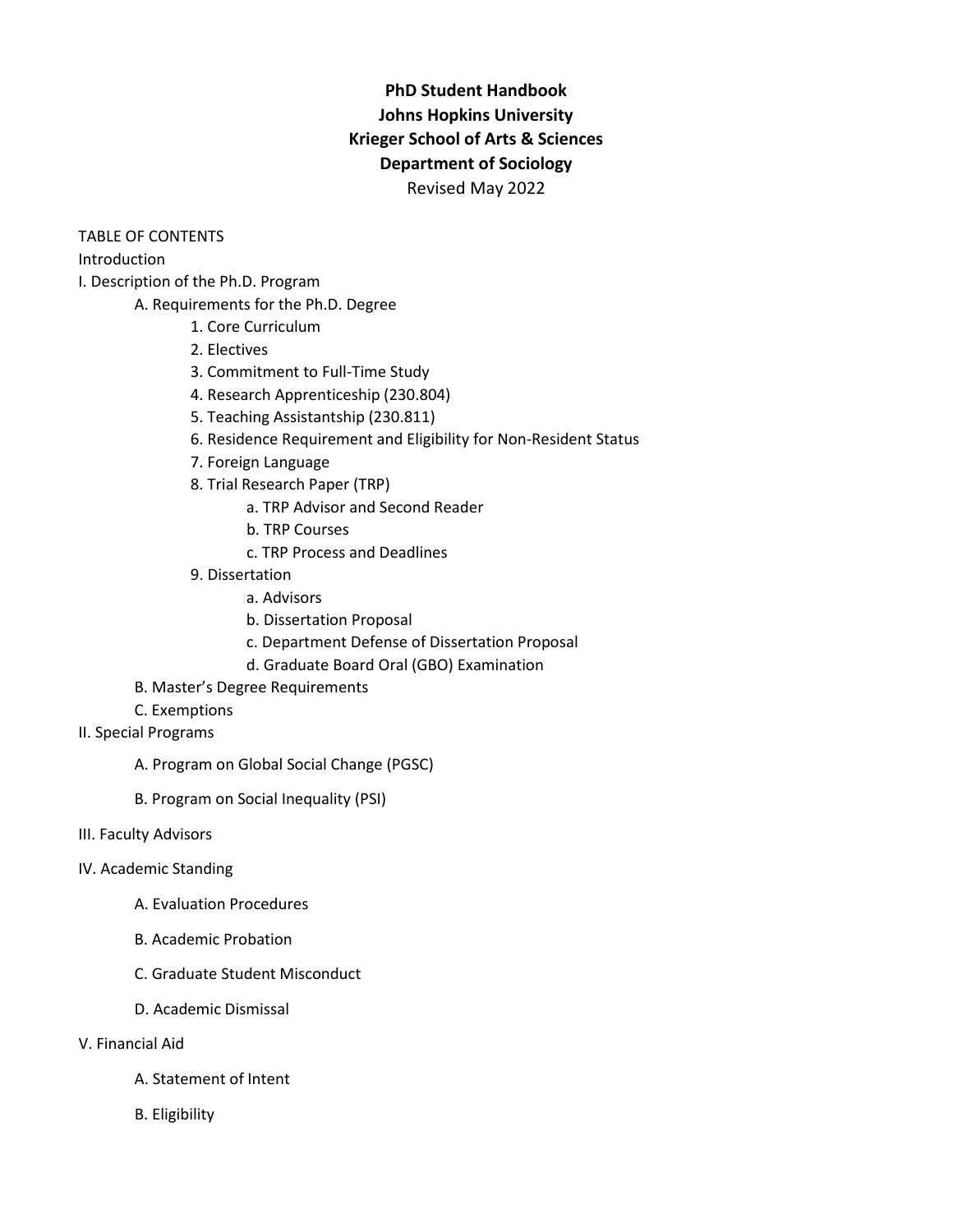- C. Length of Eligibility
- D. Types of Support
	- 1. Tuition Fellowships
	- 2. University Teaching Assistantships/Instructorships
	- 3. Research Assistantships
- E. Assignment of Financial Aid

Appendix A: Facilities and Computer Resources

#### **Introduction**

This Handbook is a resource for the Department's Ph.D. students. It includes an overview of requirements for the Ph.D. program, the Department's financial aid policy and the Department's organizational structure, among other topics. We strive to keep the Handbook current, but policy changes made in recent weeks/months may not be reflected. Accordingly, on matters of consequence, please check with your faculty advisor, one of the department staff or the Chair.

#### **I. Description of the Ph.D. Program**

#### **A. Requirements for the Ph.D. Degree**

The requirements for the Ph.D. program include (1) a core curriculum totaling seven courses, (2) five elective courses, (3) one Research Apprenticeship (RA), (4) a Trial Research Paper (TRP), and (5) a Teaching Assistantship (TA). Students must also (6) satisfy the University residence requirement. For the dissertation, students must (7) complete and defend a dissertation proposal at the department level and then (8) defend the completed dissertation itself in an oral examination at the University level. Students are expected to complete all University and departmental requirements other than the dissertation, including the departmental defense of the dissertation proposal, no later than June 30th of their fourth year of graduate study in the Department. Meeting this deadline is a requirement for fifth-year funding eligibility (see Section V on Funding). It is one of the indicators that the faculty use to evaluate the progress of students in the Ph.D. program. Students may request from the Chair an extension of the deadline for the defense of the dissertation proposal to August 15th. This request must be justified in writing and endorsed by the student's dissertation advisors.

In collaboration with the JHU Department of Applied Mathematics and Statistics, the Department also offers students the possibility of acquiring a joint Doctorate in Sociology and Master's in Applied Mathematics and Statistics. For details, see http://soc.jhu.edu/graduate/jointprogram/.

Additional detail on the Ph.D. program requirements is provided in the following sections.

#### **1. Core Curriculum**

The core curriculum consists of the following seven courses:

```
Proseminar in Sociology (230.608)
Theory: 
        Classical Social Theory (230.602) 
        Contemporary Social Theory (230.603) 
Logic of Inquiry:
        Sociological Analysis (230.643)
```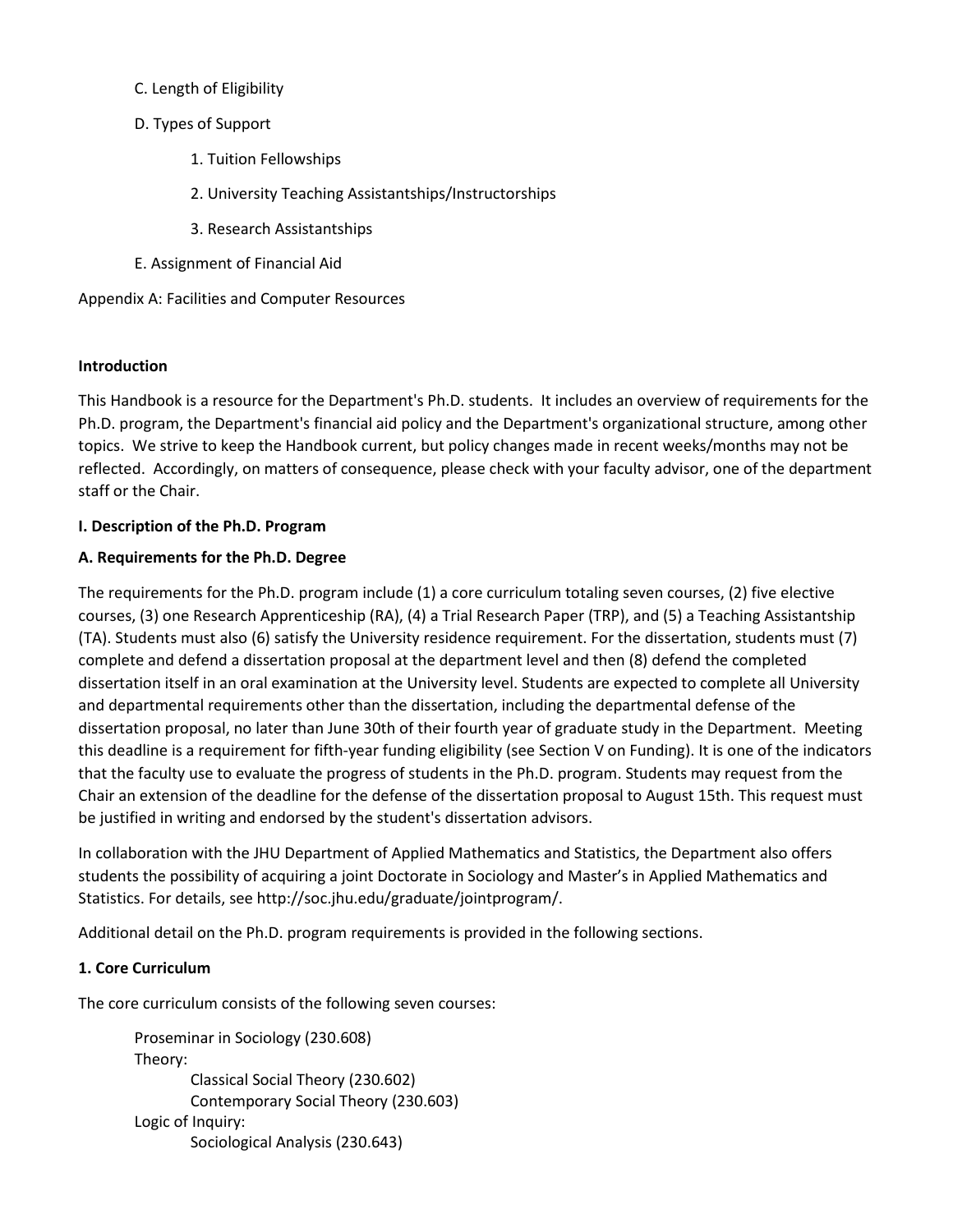Introductory Statistics: Introduction to Social Statistics (230.600) Linear Models for the Social Sciences (230.604) A third methodology course, such as: Categorical Data Analysis (230.605) Panel Data Analysis (230.615) An Introduction to Causal Inference (230.636) Qualitative Research Methods in the Social Sciences (230.649) Macro-Comparative Research Methods (230.650)

After the Core course requirements are satisfied, additional research methods courses from the list above may be used toward fulfillment of the seven elective course requirement (see below). To count toward degree requirements, Core Curriculum courses other than the Proseminar (which is graded Pass/Fail only) must be passed with a grade of B- or higher.

### **2. Electives**

In addition to the core curriculum requirements above, five elective graduate courses are required. Graduate courses generally have a 600-level designation (230.6xx), however, courses at the 300-level or higher (e.g., 230.3xx) may be counted toward the fulfillment of the five elective courses. To count toward degree requirements, electives must be passed with a grade of B- or higher except in cases where the course is offered only on a Pass/Fail basis (e.g., as is the case with some courses offered in other departments). At least four of the five electives must be JHU Sociology department courses (230 designation). Up to four of the five electives may be fulfilled by a combination of: 1) credit awarded for previous graduate coursework that predates matriculation at JHU (IMPORTANT: the student must petition the Director of Graduate Studies for this credit during the first semester of Ph.D. study at JHU); 2) courses taken outside the department that are permissible under the Handbook rules (and taken with the Departmental advisor's approval); 3) and directed research and independent study courses within the Department (a maximum of one, as stipulated elsewhere in this Handbook).

#### **3. Commitment to Full-Time Study**

Except for the occasional student admitted on a part-time basis, Ph.D. candidates in the Department are required to carry a full-time equivalent academic workload during their entire time in the Ph.D. program. In general, fulltime study refers to a minimum of three courses or the equivalent in a semester. Students must develop a plan of study for each semester that is the equivalent of full-time work toward the degree. Acceptable activities include regular courses, the dissertation seminar, dissertation research, dissertation fellowship semester, independent reading courses or independent research courses. The student's advisor signifies that a semester's plan has been approved by electronically releasing the student's registration hold. See the Appendix for two examples of fulltime study timeline.

#### **4. Research Apprenticeship (230.804)**

Students are required to develop practical research expertise through professional-level participation in a research project under faculty supervision. "Professional-level" work excludes purely clerical tasks and includes such activities as data analysis, literature searches/reviews, non-routine data processing or coding, preparation and refinement of research instruments, and data and file management. Research Apprenticeships are normally completed during the student's first year in the program. The most common length for a research apprenticeship is a full academic year, however, the minimum period of apprenticeship required for certification is one semester. The standard for certification is "substantial research accomplishment" as judged by the faculty supervisor. Students working as a Research Apprentice should register for the Research Apprenticeship (230.804). Full-time sociology faculty may sponsor research apprenticeships. Upon satisfactory completion of the research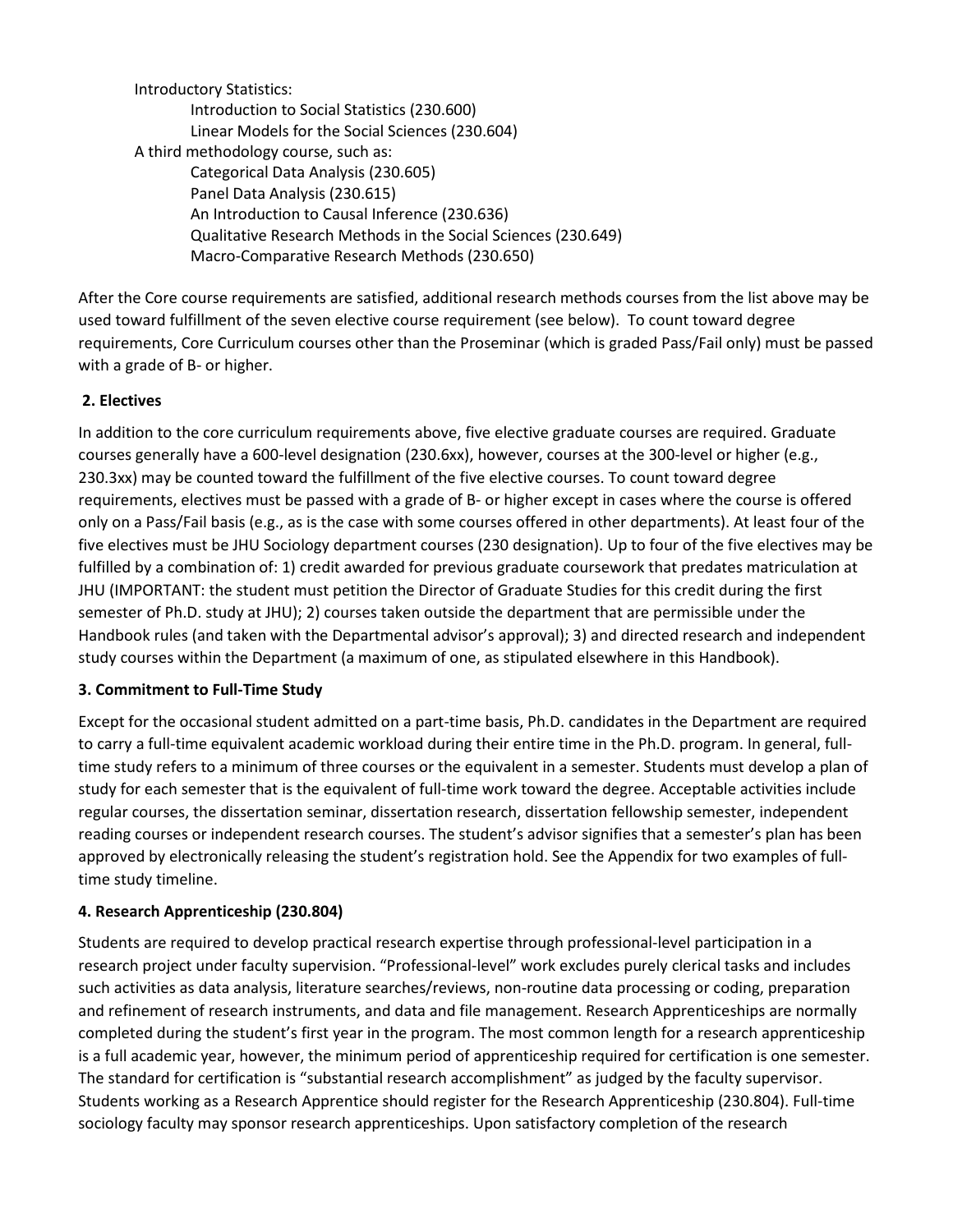apprenticeship, the supervising faculty completes an evaluation form that describes the research experience and indicates the student's satisfactory performance using the aforementioned standard of "substantial research accomplishment," as judged by the faculty supervisor.

### **5. Teaching Assistantship (230.811)**

As part of their preparation for future academic work, graduate students are required to serve as teaching assistants for at least one semester. A teaching assistantship in Introductory Sociology is strongly recommended. At the end of every teaching assistantship, the faculty member who was assisted will place a letter in the student's file that describes the teaching assistant's duties and evaluates their performance. TAs are required to register for 230.811, but TAships do not count toward the three-course minimum that is required to maintain a fulltime enrollment status. The JHU Center for Teaching Excellence and Innovation offers training workshops for all graduate student teaching assistants, which we encourage current and prospective TAs to attend. In addition, the JHU Center for Language Education offers courses designed specifically to help prepare international students for their classroom duties. All students whose native language is other than English are required, during their first year of graduate study, to take the screening assessment offered by the Center for Language Education. The result of this assessment will determine whether enrollment in the English Language Program for International TA's is required.

## **6. Residence Requirement and Eligibility for Non-Resident Status**

The Johns Hopkins University requires a minimum of two consecutive semesters of registration as a full-time, resident graduate student for all doctoral degrees. Except in unusual circumstances, all first-year students will be in full-time residence. After the first year of full-time residence, students must maintain one of three residency statuses until all requirements for the degree have been completed and the University Graduate Board has been so notified by the Department Chair. The three residency statuses are: 1) Full-time; 2) Non-Resident (usually requested when students are away from Baltimore for fieldwork or family reasons; students in Baltimore may also request non-resident status if they are not taking courses for official credit and/or are not being employed as a teacher or TA by JHU); and 3) Term Leave of Absence or LOA (usually requested when medical conditions, compulsory military service, or personal or family hardship prevent students from continuing their graduate studies). Students on Non-Resident status are charged a reduced tuition. Students on Term Leave of Absence are not charged tuition.

Further information on University Residence Requirements can be found at: <http://www.graduateboard.jhu.edu/residence.htm>

Applications for non-resident status and LOAs can be found at: <http://www.graduateboard.jhu.edu/images/AppLOA.pdf>

### **7. Foreign Language**

The Sociology Department no longer requires certification of fluency in a foreign language as part of the Ph.D. requirements. Students should be proactive in gaining the language skills necessary to conduct their TRP and dissertation research, and should work closely with their advisor to determine whether additional language education is needed.

### **8. Trial Research Paper (TRP)**

The Trial Research Paper serves several important purposes. First, it gives students hands on experience with the academic research and writing process—i.e. analyzing the existing literature, formulating a research question, finding necessary data, conducting data analysis, and writing it up in a coherent and succinct form. Second, it allows students to produce an academic paper, which they can present at a conference and (ideally, but not required) publish in an academic journal before they go on the job market (an increasingly important qualification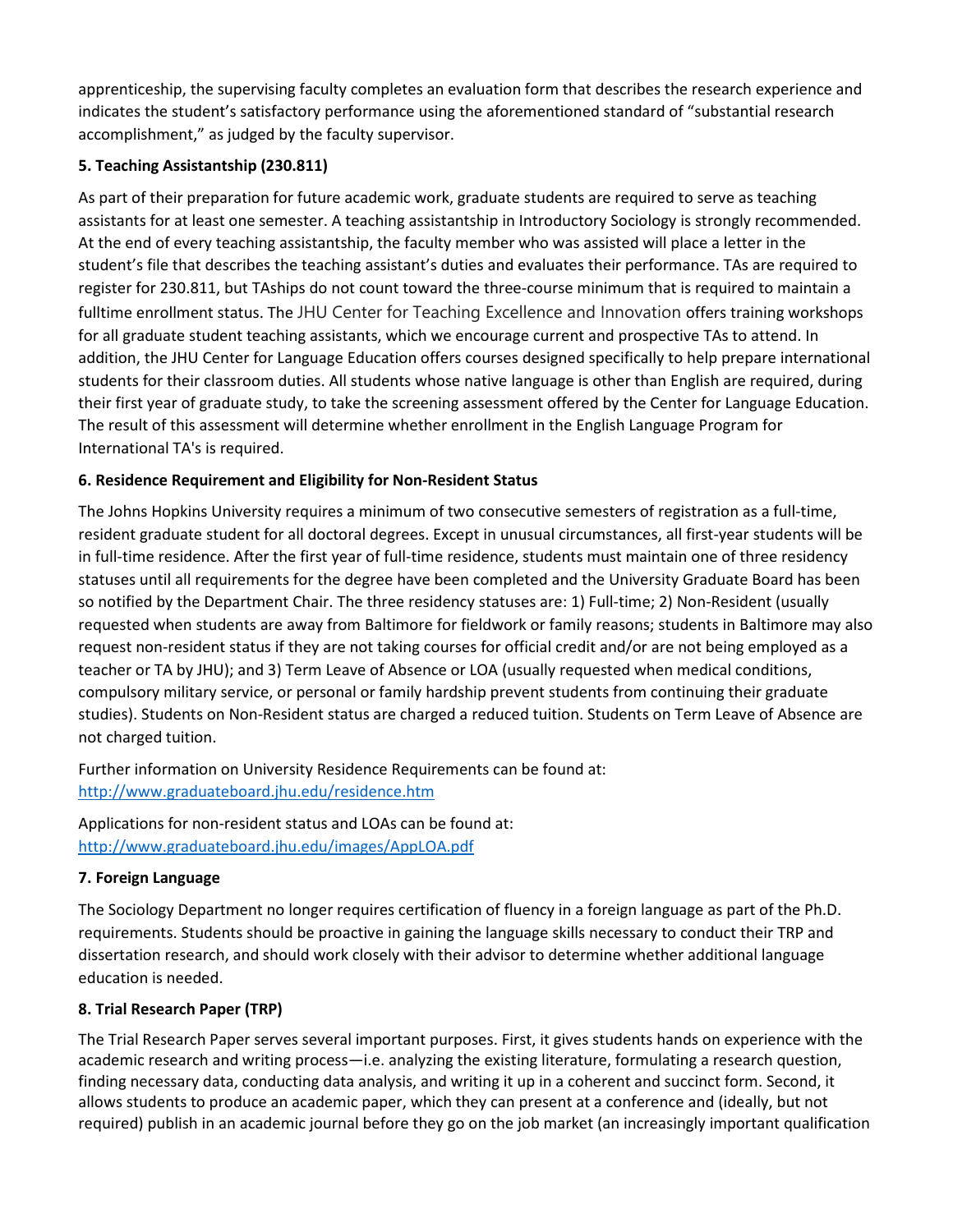for competitive positions). Third, for many students, it allows them to "test the waters" in a methodology, a geographic area, or a topic that they might pursue for their dissertation research, giving them a head start on a promising project and a chance to abandon a project that doesn't pan out.

The research for a TRP project should be more extensive than that required for a course paper, but much less than that required for a dissertation. All TRPs should include a research component, but one that can be accomplished by the end of the second year and no later than the beginning of the spring semester of the third year. The project does not require collecting original data and can, therefore, rely on existing data. For students interested in collecting original data, they should plan to start early (see below for suggested time lines). Examples of TRP approaches include (but are not limited to): a theoretical analysis based on a literature review, a quantitative analysis of an existing dataset, a qualitative analysis of newspaper articles, a historical trend analysis of existing historical data (for example, in government reports or online archives), a meta-analysis of existing scholarship, or a qualitative analysis of a short ethnographic fieldwork.

**a. TRP Advisor and Second Reader.** By the beginning of the spring semester of their first year, students should invite a faculty advisor to supervise the design and execution of the TRP project. Faculty members whose positions entitle them to serve as dissertation advisors are eligible to serve as TRP advisors. While the TRP advisor will serve as the primary advisor, the instructor of the TRP seminar in the semester the student is completing the TRP will serve as the second reader. If a student and advisor require a different  $2^{nd}$  reader, they can make the case for the DGS to approve an exception. The TRP advisor and the seminar instructor will consult throughout the process of developing and completing the TRP. The TRP advisor will ultimately make the final determination on whether the final paper meets the standards for completing the TRP requirement.

**b. TRP Courses.** In order to facilitate progress on the TRP, students register for courses that consist of one-on-one meetings with their TRP advisor (TRP I, 230.815, in the fall of the second year; TRP II, 230.816, in the spring of the second year; and, if needed, TRP III, 230.817, in the fall of the third year). All students are required to register two TRP seminars: 230.685 in the fall of the second year, and 230.690 in the fall of the third year. These courses will be graded pass/fail and will not count toward the fulfillment of the elective courses required for the Ph.D.

**c. TRP Process and Deadlines.** By the end of the spring semester of their first year, students should submit to their TRP adviser a *precis*, stating their research question, how it fits into existing scholarly literature, and ideas about how they intend to answer their question. This will enable students to conduct initial research over the summer. During the summer, students should locate the data they intend to use for their TRP research; students who wish to collect original data should do so during the summer. In the fall of their second year, students should further review the most relevant literature and begin data analysis and writing, submitting to their TRP advisor a 2-4 page summary of their revised TRP question, literature review, and data sources by the end of the fall semester. Students should spend the spring of their second year and fall of their third year writing their TRP. Students must complete their TRP by the end of the fall semester of the third year. Students may elect, in consultation with their advisor, to complete it by the end of the spring semester of the second year, in which case they are not required to take the second TRP seminar (230.690). Failure to complete a satisfactory TRP by the beginning of the spring semester of the third year could result in a student being placed on academic probation (see section on Academic Probation below).

### **9. Dissertation**

The dissertation requirement is met by producing a substantial original contribution to the scientific literature in sociology and by passing a university-level examination, described below. The dissertation requirement is met when the student's two dissertation advisors certify in a written advisors' report to the University's Graduate Board that an acceptable dissertation, publishable in whole or in part, has been produced.

**a. Dissertation Advisors.** In choosing a dissertation topic, students should consult with members of the faculty. By the beginning of the spring semester of the third year, students should invite a faculty member to serve as first dissertation advisor. The first advisor should be a regular Department faculty member. The student and the first advisor should then invite another faculty member to serve as a second advisor (dissertation advisors are also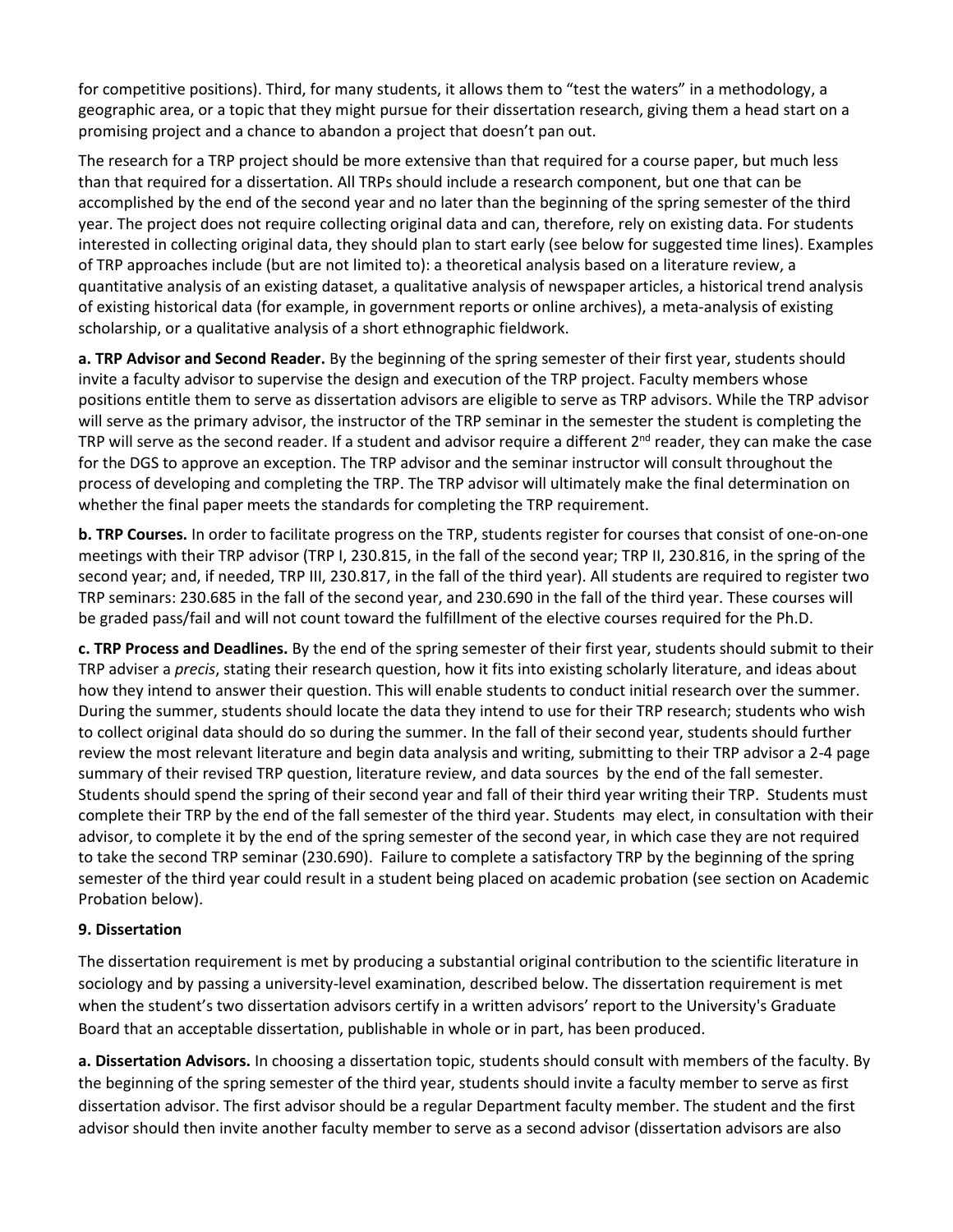called dissertation readers in some university documents). The second advisor is also usually a regular Department faculty member, but faculty members of other University departments or even of other institutions may also serve (the chair and another member of the University Graduate Board must approve the appointment of a second advisor from another institution to serve on a student's Graduate Board oral examination committee). With the approval of the Department Chair, a student may change her/his first dissertation advisor by reason of change of topic or for other justifiable cause.

**b. Dissertation Literature Review and Proposal.** The student's dissertation proposal, written in consultation with two dissertation advisors, should include a clear description of the intellectual problem to be addressed and its significance, a review of the relevant literature, a description of data to be used, and analytical procedures to be employed. Students should complete a literature review and submit it to their dissertation advisers by the end of the spring semester of their third year. They should complete their proposal by the end of the fall semester of their fourth year. Dissertation proposals normally should not exceed 40 double-spaced pages.

**c. Department Defense of Dissertation Proposal.** An oral dissertation proposal defense is scheduled by the student's dissertation advisors after the advisors have indicated that a written version of the proposal is ready for an oral defense. The purpose of the oral defense is to establish the student's readiness to proceed with the dissertation research. In some instances, the "pass" may be conditional on satisfactory completion of specific additional work required by the examining committee. Ordinarily, the examining committee consists of the two dissertation advisors and one other member of the Department faculty (a fourth examiner may participate at the student's request if the other three examiners are agreeable). The defense begins with an oral presentation by the student of no longer than 10 minutes that reviews the major points of the proposal. A copy of the approved dissertation proposal must be submitted to the Department.

Students are expected to have defended their dissertation proposal in the Department by January 31 of the fourth year of graduate study. This deadline must be met in order to maintain eligibility for fifth year funding; see Section V on funding, below. Students may request (with justification) an extension of the deadline to August 15th from the Chair. This request must be endorsed by the student's faculty advisor.

### **d. Graduate Board Oral (GBO) Examination:**

To receive a Ph.D., students are required to pass a university-level Final GBO Examination of a completed dissertation. The Graduate Board Oral examination committee consists of a total of five examiners: two or three faculty members from inside the Department (two of whom are the dissertation advisors) and two or three faculty members from outside the department. Generally, the University requires that at least one of the outside department members be either an Associate or Full professor. Two alternates also are required, one from the Department and one from outside the Department. The first dissertation advisor chooses the outside examiners, in consultation with the second advisor and the student. (For eligibility criteria for GBO committee members, see http://www.graduateboard.jhu.edu/examProcedures.htm.)

GBO Examinations are held throughout the academic year but must be scheduled with the Graduate Board a minimum of three weeks in advance of the exam. The principal dissertation advisor or department staff is responsible for contacting prospective outside examiners to request their participation on the Graduate Board Oral examining committee; students are not permitted to do so. When these arrangements have been completed, the Department transmits the necessary documentation to the Graduate Board. A tight schedule of deadlines governs the Final Graduate Board Oral examination: In order to be eligible for the January or May graduation dates, the exam must be completed by the posted Graduate Board Office deadline for that particular semester and the advisors' letter must be submitted by another deadline. These deadlines are strictly enforced and so should be reviewed by the student and faculty advisors early in the planning process. Also, a copy of the student's dissertation proposal, in the case of Preliminary GBO Examinations, or of the completed dissertation, in the case of Final GBO Examinations, must be made available to each member of the Examining Committee,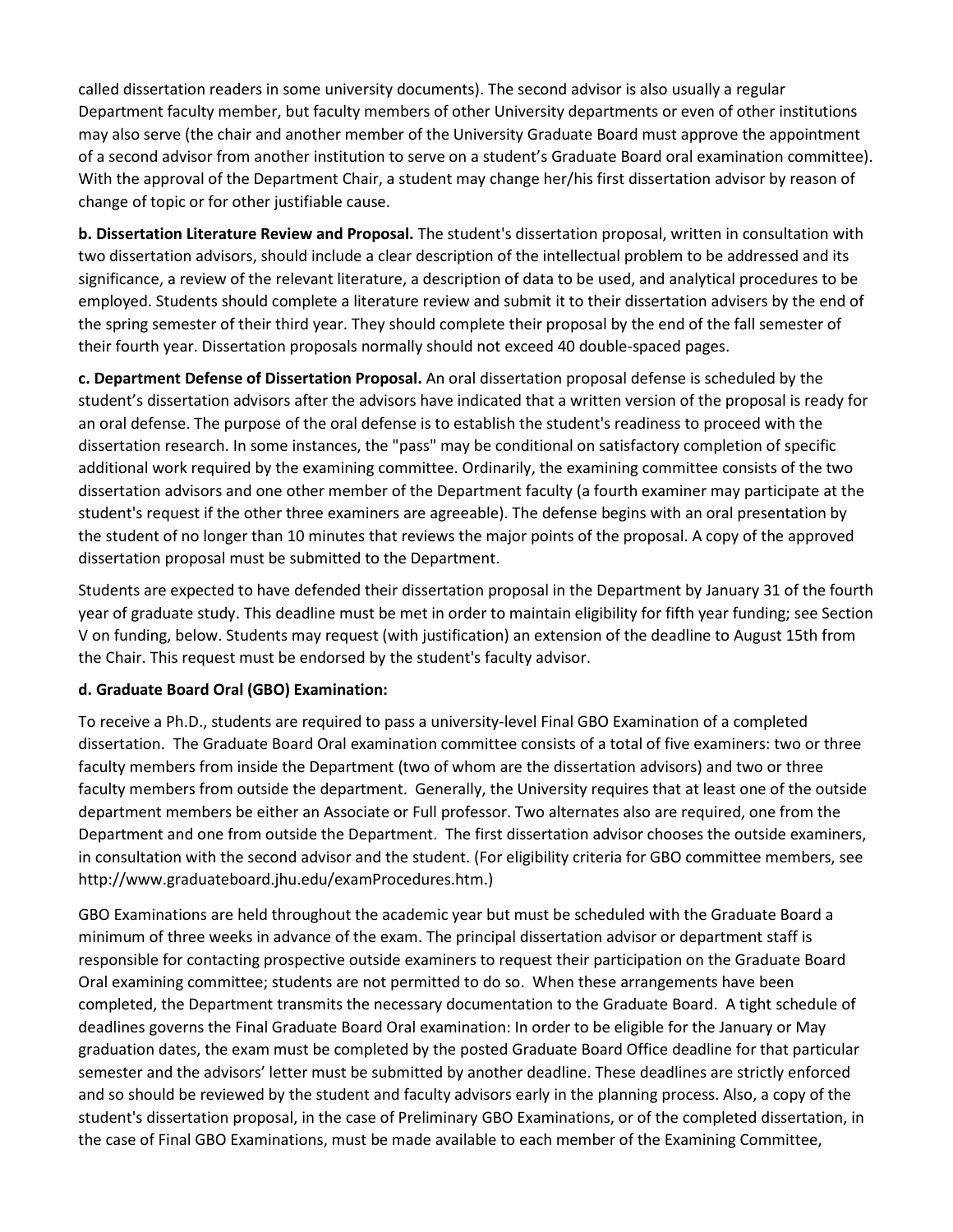including the alternates, at least two weeks prior to the date of the examination. The schedule of deadlines is available in the departmental office.

Work on the dissertation should be carried out in close consultation with the two Department advisors. University guidelines for the preparation of the dissertation can be found at:

http://library.jhu.edu/services/cbo/guidelines.html. Students should consult Department staff for information concerning dissertation delivery deadlines for the library. The Graduate Board specifies the format of the official advisors' letter; the dissertation advisors will submit this letter in consultation with Department staff. The Department will procure one permanently bound copy of the dissertation for the Department archives.

### **B. Master's Degree Requirements**

Upon satisfactory completion of the seven Core Curriculum courses and after at least one year of full-time residence, the Master's Degree may be awarded to: a) doctoral students in good standing who request it; and b) students who are leaving the doctoral program either for personal reasons or by decision of the faculty.

## **C. Exemptions**

The Ph.D. requirements apply to all students, but some students may enter the Ph.D. program having already completed coursework or other learning experiences that are similar in substance, depth, and quality to one or more of the requirements of the Department. Where appropriate, coursework completed at other institutions may qualify for exemption from a maximum of three courses in total, including at most two core (non-elective) curriculum requirements. An exemption implies that the course and accompanying credits will be applied to fulfillment of the Ph.D. requirements.

The Director of Graduate Studies (DGS) will, between May and August of each year, review the transcripts and application files of all incoming doctoral students. When the DGS sees a likelihood that a student's previous work merits a core or elective exemption, he/she may offer the student either of the following: (1) an invitation to request substitution and exemption based upon the materials and information already possessed by the Committee, or (2) an invitation to supply further information (e.g., syllabi and textbook titles from the previously taken courses) along with a request for substitution and exemption. Additionally, if the DGS does not extend such an invitation but a student thinks an exemption might be appropriate, such a request can be made to the DGS in writing anytime during the first semester of the doctoral program. The DGS will inform the student in writing of their decision and place a copy of that decision in the student's file.

All requests for exemptions based on considerations that predate a student's matriculation must be presented during the first semester in the doctoral program. In principle, no course is immune to petition for exemption, but it should be understood that the standard for granting exemptions is high, with the standard for core curriculum courses higher than for elective courses. Exemption from the Introduction to Social Statistics (230.600) and the Linear Models for the Social Sciences (230.604) courses is considered only where the DGS finds that the previous coursework in question involved statistical training at a comparable level of sophistication using sociological concepts and indices. There are no exemptions or substitutions permitted for the TRP, but if a student has completed a significant work of independent, solo-authored scholarship before coming to Hopkins, it may be possible to fulfill the requirement by extending that work.

Proposals for alternative ways to fulfill requirements and requests for exemptions based on considerations that postdate a student's matriculation are reviewed by the DGS. Such petitions should be uncommon however, and the case in support of them compelling. The Department's degree requirements have been carefully considered and it is expected that most students will fulfill them as stipulated. All petitions must be submitted, in writing, to the DGS, with a copy to the Academic Program Coordinator. The DGS will inform the student in writing of their decision and place a copy of that decision in the student's file.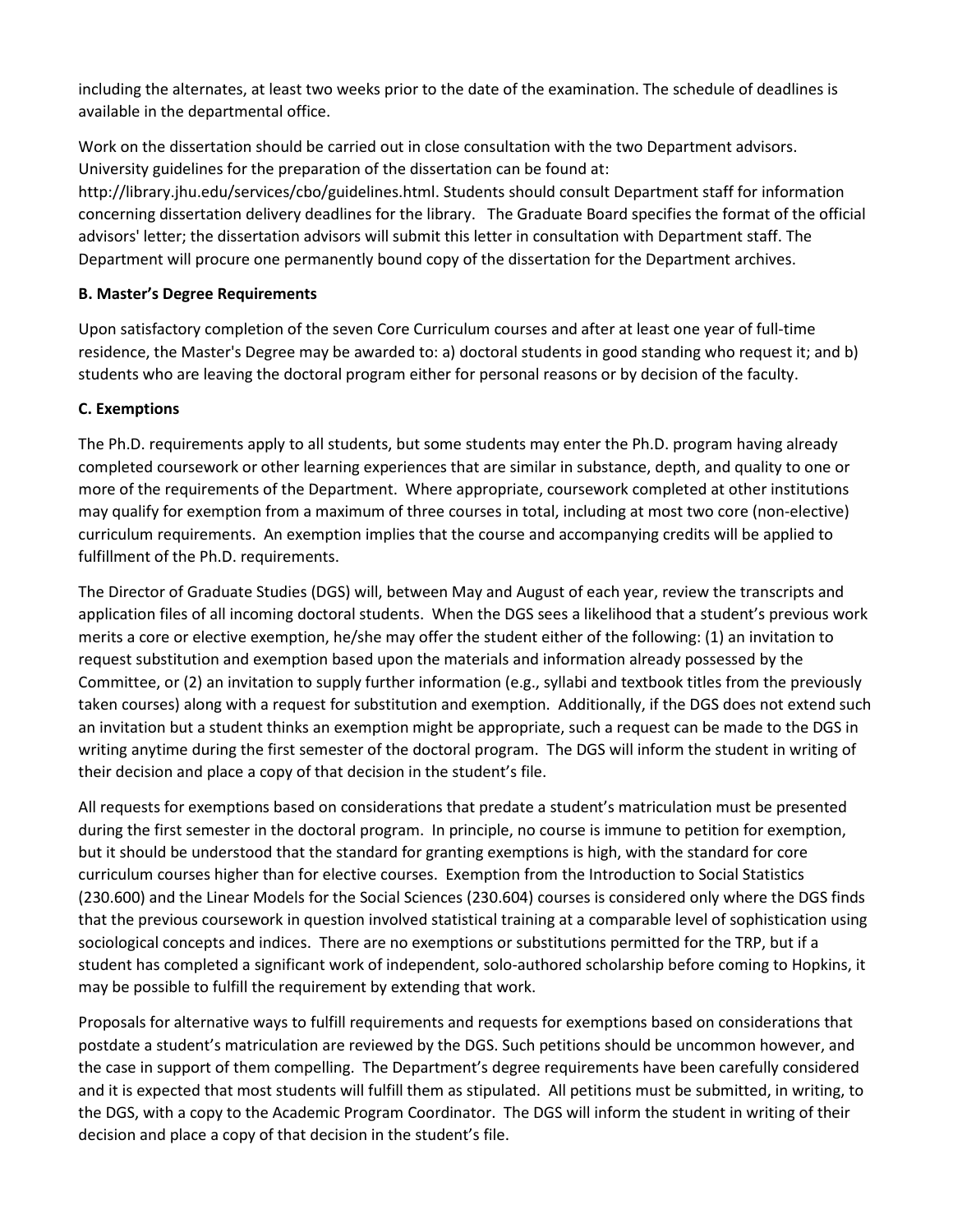### Exemption from Introduction to Social Statistics Requirement

Incoming students may petition the DGS for an exemption from Introduction to Social Statistics (230.600). If an exemption is granted, the DGS will typically recommend that the student enroll in an alternative methodology course, usually one that is more advanced.

### Exemption from the Teaching Assistant Requirement

With support from their faculty advisor(s), students may petition the DGS for an exemption from the requirement to serve as a Teaching Assistantship (TA). The department is committed to providing a TA opportunity for all students and views a teaching experience as an important source of professional development for those students embarking on an academic career. However, unique circumstances may justify an exemption from the requirement, such as prior post-secondary level teaching experience, a continuing research assistantship that is judged more vital to one's career, the completion of a Dean's Teaching Fellowship, and rapid progress through the program while oriented to a career path that is unlikely to include post-secondary level teaching.

#### **II. Special Programs**

The Department offers two optional, specialized programs: Program on Global Social Change (PGSC); and Program on Social Inequality (PSI). The programs sponsor extra activities in these fields including outside speakers, discussions of work-in-progress by program faculty and Ph.D. students; and specialized courses.

### **A. Program on Global Social Change (PGSC)**

This program focuses on cross-national, comparative research and on long-term, world-scale social change. The goal of the program is to give students knowledge of the various theoretical perspectives in these areas, coupled with experience in data collection and analysis, and the acquisition of expertise in one or more substantive fields. Students in the program usually will have an affiliated faculty member as the first doctoral dissertation advisor.

### **B. Program on Social Inequality (PSI)**

The focus of the Department's Program on Social Inequality is on the causes and consequences of social inequality for individuals' lives, the social processes that sustain it, and how social policies can reduce it. These questions are addressed in terms of class, gender, race, ethnicity, and immigration status/citizenship. Students in the program usually will have an affiliated faculty member as her/his first doctoral dissertation advisor.

#### **III. Faculty Advisors**

The Director of Graduate Studies serves as the initial faculty advisor for the entire first year cohort. Responsibilities include overseeing the student's program of study, monitoring that requirements are being completed in a timely fashion, and accepting petitions for exemptions and waivers.

Between the fall and spring semesters of their first year of study, students choose, with the assistance of the Director of Graduate Studies, an individual faculty advisor from among the full-time faculty of the Department, who then assumes responsibility for all advising functions. The selected faculty advisor serves as both resource person and counselor for matters pertaining to the student's intellectual development. The student and their advisor work together to clarify what the student's goals for their program of study and to chart a course of action for the realization of those goals. The faculty advisor's scope of responsibility is wide-ranging, as this person serves as both advocate for and facilitator of the student's interests, so long as those interests are consistent with the overall objectives of the graduate program.

Once a first advisor for the dissertation has been selected (usually in the third year), ordinarily that person also will assume the role of faculty advisor. The student and their faculty advisor are expected to discuss the student's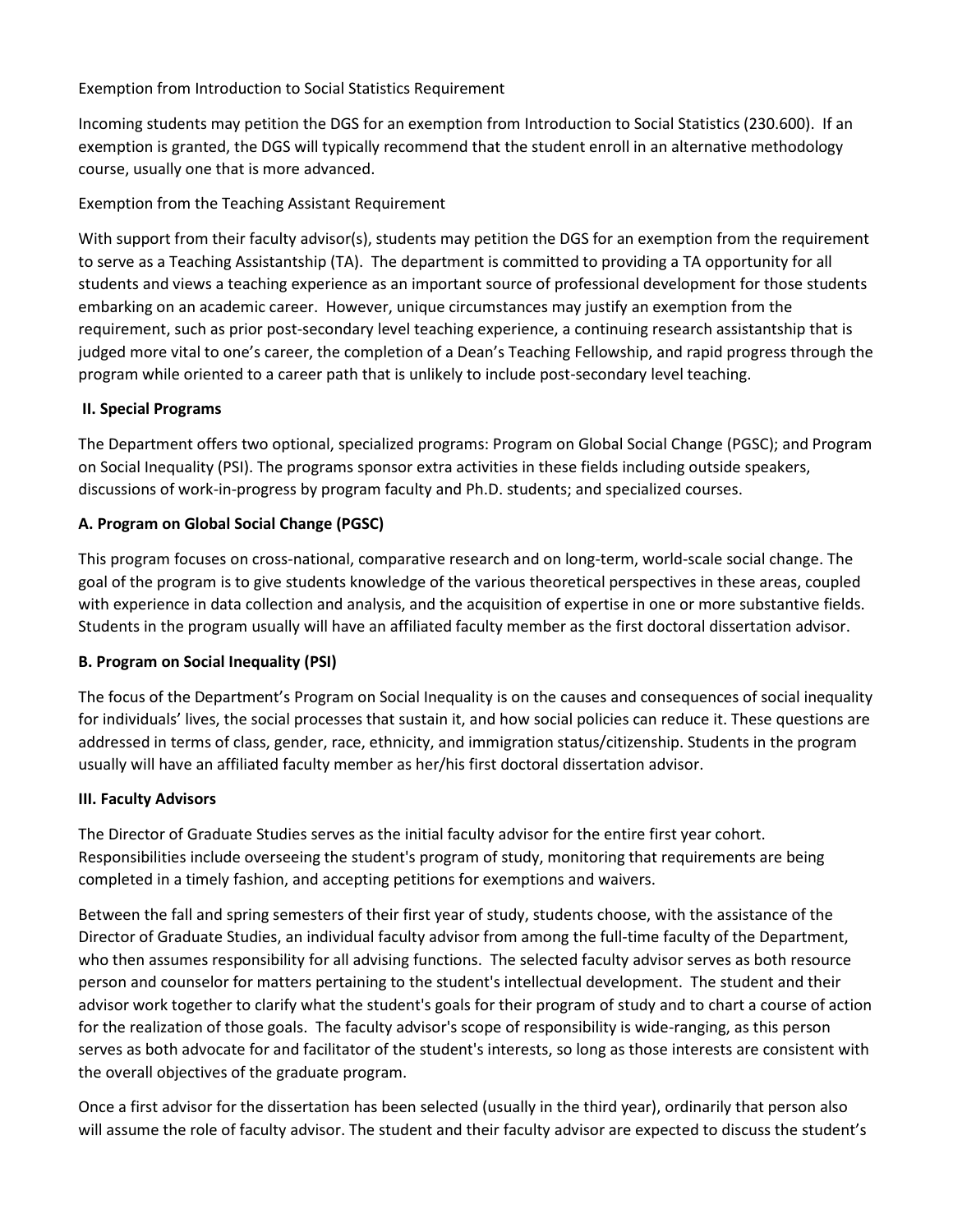progress and plans prior to each semester. This is mandatory. The faculty advisor will not release a student's online registration hold until plans for the upcoming semester have been reviewed and approved by the student's faculty advisor. To avoid late registration charges, it is imperative that these advisement meetings be held well before the registration deadline.

### **IV. ACADEMIC STANDING**

### **A. Evaluation Procedures**

Toward the end of each academic year the faculty meets to evaluate student academic progress. The Director of Graduate Studies organizes the evaluation, which considers all areas of performance in the Ph.D. program, including performance in courses, RA and TA evaluations, timely completion of degree requirements and other considerations deemed pertinent, as well as a student self-assessment. The intent is to evaluate students' professional development and prospects for completing the Ph.D. The results of this evaluation are communicated to each student by letter from the Chair.

### **B. Academic Probation**

A student whose academic performance is deemed unsatisfactory is subject to academic probation by the Department. This includes probation that is prompted by the student's failure to defend their dissertation proposal by the end of the fourth year of graduate study. Satisfactory grades are important to remain in good academic standing, however, passing grades alone may not always signify satisfactory professional development, nor be sufficient to warrant a favorable judgment from the faculty regarding a student's prospects for successfully completing the Ph.D. program.

If a student is placed on probation, it may be coupled with the student no longer being eligible to receive Departmental funding (see "Length of Eligibility," p. 19). If the student successfully defends the proposal in the fifth year, then as of the date of the successful passing of that exam, the student is eligible for reinstatement as a candidate for Departmental funding. Such students are placed in the Departmental funding queue as having a status equivalent to a 6th and higher year student.

Except in extreme cases, students may not be placed on probation before the end of their second semester in the Department or dismissed before the end of their third semester. A student may be placed on probation at any time of the year, but it would normally occur following either the fall semester (with a letter mailed in January) or the spring semester (with a letter mailed in June). Ordinarily, dismissal is considered only after a probationary period. Exceptions in which dismissal without prior probation is an option include cases of Academic and Graduate Student Misconduct (see Section C below).

Decisions regarding probation and dismissal are made at faculty meetings held as close as possible to the end of the semester, so that course work from that semester may be used in the evaluation. However, if circumstances require, a special faculty meeting may be held to consider problem situations. When the faculty deem a student's performance so wanting as to warrant probation or dismissal, the Chair will notify the student, in writing, of the faculty's action, explain the basis of that action, and, in the case of probation, outline the conditions for returning to good academic standing. This will also require a meeting between the student and their faculty advisor. A copy of the letter will be forwarded to the Dean for Research and Graduate Education in the School of Arts and as well as the Office of Student Financial Services. The probationary period (i.e., the time given to meet the conditions set out for returning to good academic standing) must span at least four months and would typically end at the completion of an academic semester. The department reserves the right to withhold financial aid from students on probation (financial aid is addressed in Section V, below).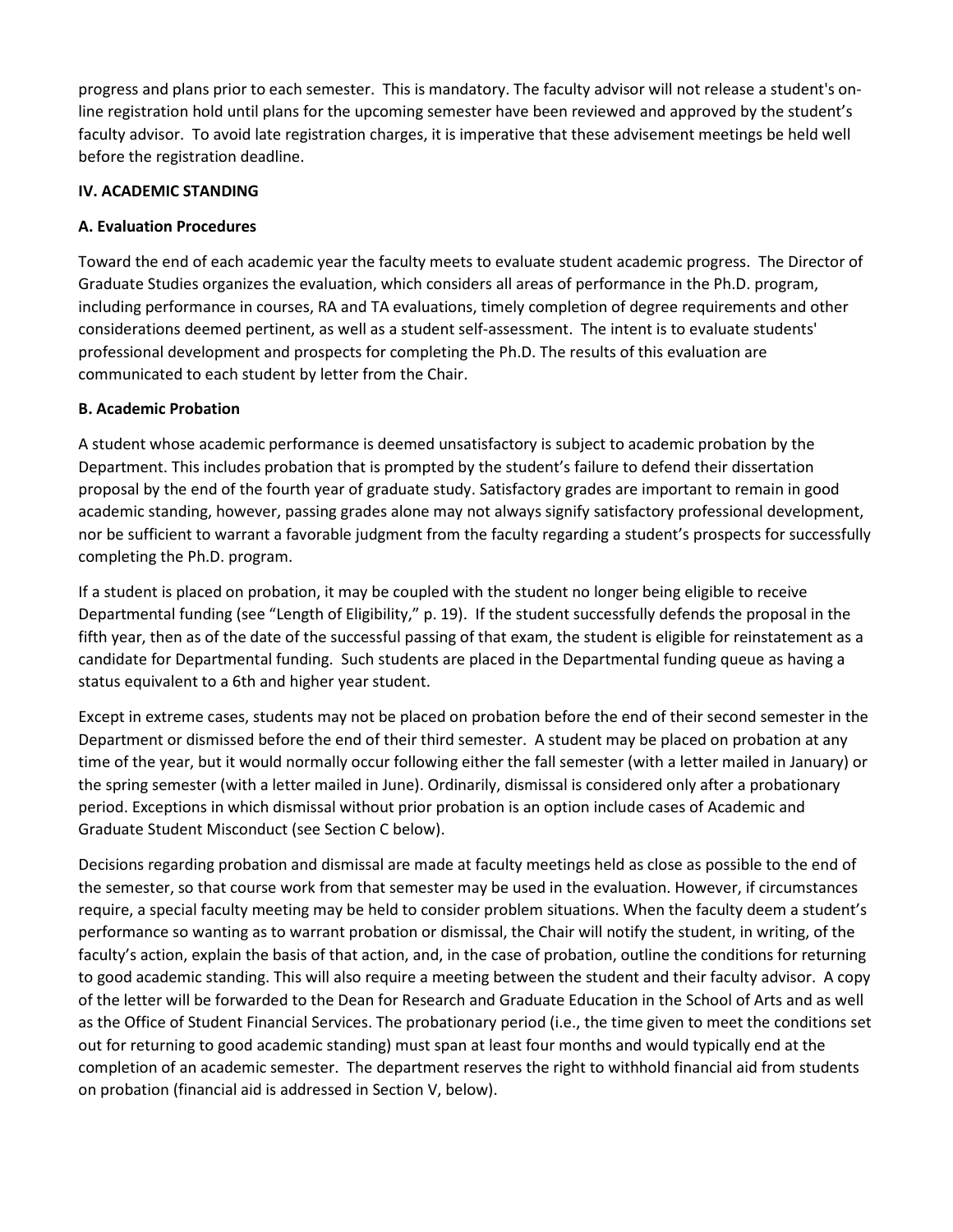The faculty reviews the status of students on probation at the end of each semester. Within one month following the conclusion of the probationary period, the Department will inform the student of their status based upon whether the student has met the requirements as stated in the probation letter. When the faculty meet to deliberate the case, a member of the faculty will serve as the student's advocate and a decision is made to continue probation, withdraw probation, or dismiss the student.

At the time a student is placed on probation, the Chair, in consultation with the student, will select a faculty member to serve as the student's advisor throughout the period of probation. This advisor will normally serve as the student's advocate at the faculty meeting when that student's case is discussed.

Academic probation is regarded as a warning rather than an academic censure. Students on probation are eligible to participate in all aspects of student life. However, the Department reserves the right to limit certain programrelated activities (e.g., service on a committee).

Students who have been removed from probation may not be placed on probation again unless there is new evidence of poor work. Students who have completed all department and University requirements, other than the dissertation, may not be placed on probation or dismissed except by invoking the standard elapsed-time provision (12 years from the time of matriculation, excluding any approved leaves of absence – see the section below on Residence Requirements) or other University-wide regulations governing doctoral candidates.

### **C. Graduate Student Misconduct**

Academic Misconduct is grounds for probation or dismissal, including dismissal without a prior probationary period. Graduate student misconduct includes academic misconduct, including but not limited to, the following: cheating or facilitating cheating; plagiarism; reuse of assignments; unauthorized collaboration; alteration of graded assignments; knowingly furnishing false information to any agent of the University for inclusion in academic records; unfair competition; lying; and falsification, forgery, alteration, destruction or misuse of official University documents or seal. Graduate student misconduct also includes the failure to comply with University or governmental rules, regulations, and laws, and the disregard of the norms of expected conduct, including nonacademic conduct that would adversely affect the integrity and reputation of the University as a whole or the Krieger and Whiting Schools. For the University policies concerning misconduct and procedures for handling misconduct, see: http://e-catalog.jhu.edu/grad-students/graduate-specific-policies/

### **D. Academic Dismissal**

If the Department faculty decide to dismiss a student following academic probation or for misconduct, this will be done with a formal letter citing the reason for dismissal and requires a meeting between the student and their faculty advisor. This letter will contain information regarding the readmission process, if deemed appropriate. A copy of the letter will be forwarded to the Dean for Research and Graduate Education, the Office of the Registrar, the Office of Student Financial Services, and the Office of International Students and Scholars Services (if appropriate). Academic dismissal will be noted on the student's transcript at the request of the program and with the approval of the Dean. A student may appeal this decision, first to the Department Chair and then to the Dean.

For the University policies concerning dismissal, see: http://e-catalog.jhu.edu/grad-students/graduate-specificpolicies/#misconduct

#### **V. FINANCIAL AID**

### **A. Statement of Intent**

The Department strives to provide five years of financial support for all full-time Ph.D. students, including tuition, mandatory fees, health insurance and a twelve-month stipend, so long as students remain in good academic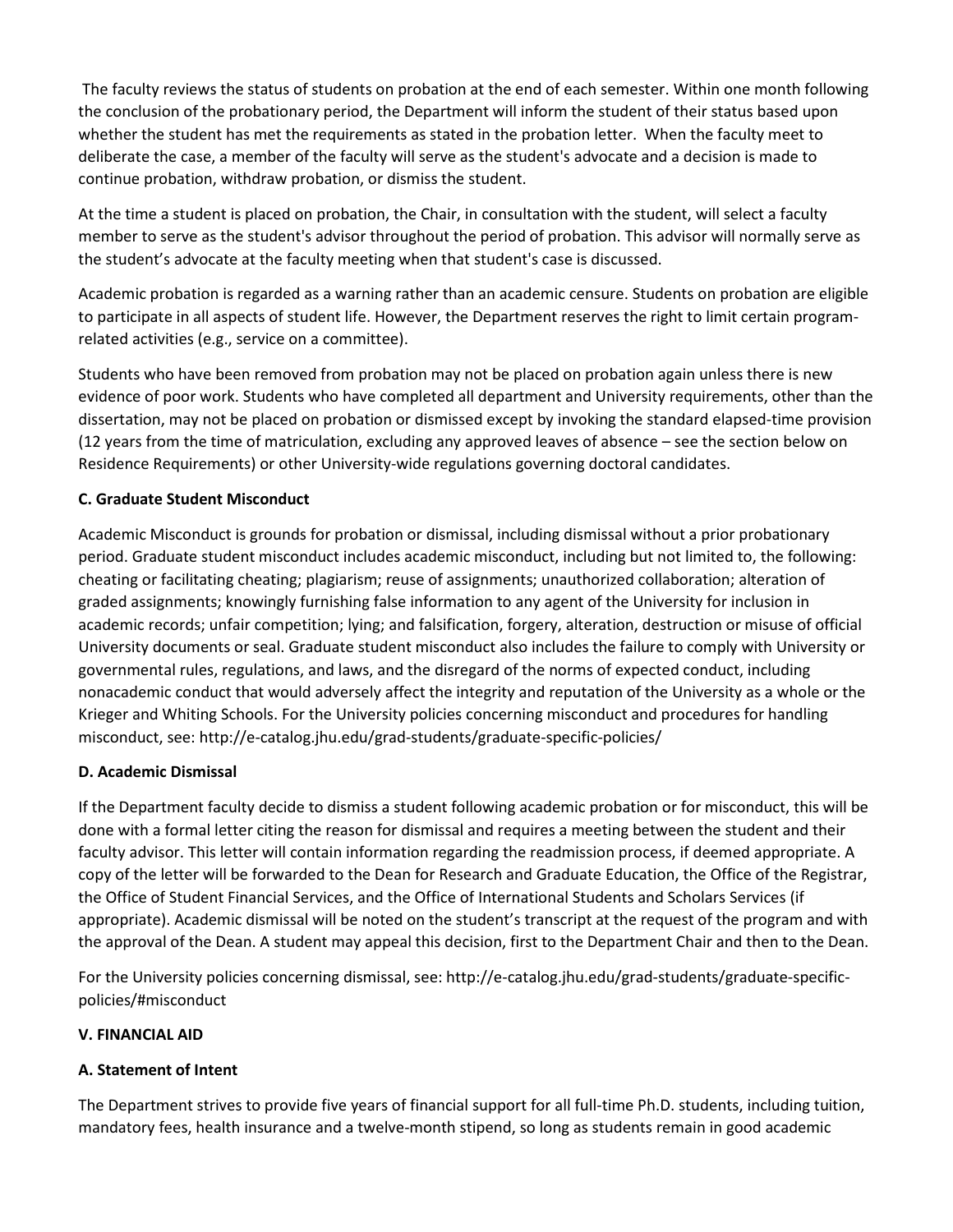standing and are making acceptable progress toward completing degree requirements. The Department feels very strongly that incoming students are equally deserving and should receive the same standard financial aid package. Exceptions are uncommon, but can include salary supplements provided by the Dean's office, research assistantships funded by faculty grants, unusually onerous duties associated with departmentally funded Teaching Assistantships or Research Assistantships/Apprenticeships, external fellowships and externally funded Traineeships.

Beginning with the 2016 entering cohort, two of the five years of financial aid (four of the ten semesters) with be in the form of fellowships. Likewise, funding in the summer months are fellowships. All first-year students receive their first two semesters of funding as fellowships. (Note that the research apprenticeship in the first year is part of the academic program rather than a paid work obligation.) Students normally receive the third and fourth semesters of fellowship funding at a time that is optimal to facilitate their dissertation (and occasionally TRP) research and writing.

Requests for the remaining two fellowship semesters should be submitted by the end of the spring semester of the preceding year, after consultation with the student's faculty advisor. The Department tries to accommodate requests, but flexibility is needed when the volume of requests for a given semester creates unworkable problems in some other area, for example by leaving the Department short of Teaching Assistants. Under such circumstances, priority will be accorded advanced students and those whose dissertation research entails timing constraints.

The Department's commitment to five years of support for all students is an uncommon one among U.S. Sociology graduate programs. It is a challenge we welcome, but students too can help by securing Fellowship support from outside the University. Those who secure outside funding are rewarded by extending Departmental support into the sixth year (see Length of Eligibility section below), and we hope in the future to find ways to increase this limit. In addition to the financial benefits of outside funding, students benefit from the prestige an award can confer within the discipline and, depending on the conditions of the award, possibly freeing one's schedule from TA or RA duties.

Financial aid is intended to support full-time graduate study for the academic year. University guidelines stipulate that full-time students may not work more than 20 hours per week during the academic year. Students should be especially wary of outside work commitments that do not tie in with the purposes of graduate study. The student's faculty advisor, as part of planning for the upcoming year, must approve outside work commitments. According to University guidelines, students may work up to 20 hours per week during the academic year. Starting with the 2015 cohort, students are funded on a year-round basis, and therefore the same 20 hours per week paid work limit applies in the summer, winter vacation, and intersession. Please note that the hours a student works at multiple (concurrent) jobs within the Hopkins community (including departmental teaching assistant and research assistantship positions) all count toward the weekly limit and are tracked.

When a student's work commitments are considered excessive, either outside activities will have to be curtailed or, when exceptional circumstances justify, the program of study will be adjusted. The Department's overriding concern is that students move through the graduate program in a timely fashion. This normally requires full-time commitment. The Department does not provide financial support for part-time study and will reduce or eliminate its financial commitments to students whose total work commitment during the academic year, inside and outside the University, exceeds 20 hours per week during the academic year.

### **B. Eligibility**

To be eligible for full financial aid, students must be full-time doctoral students, in residence and in good academic standing. Students on Term Leave of Absence are not eligible for assistance. Students on non-Resident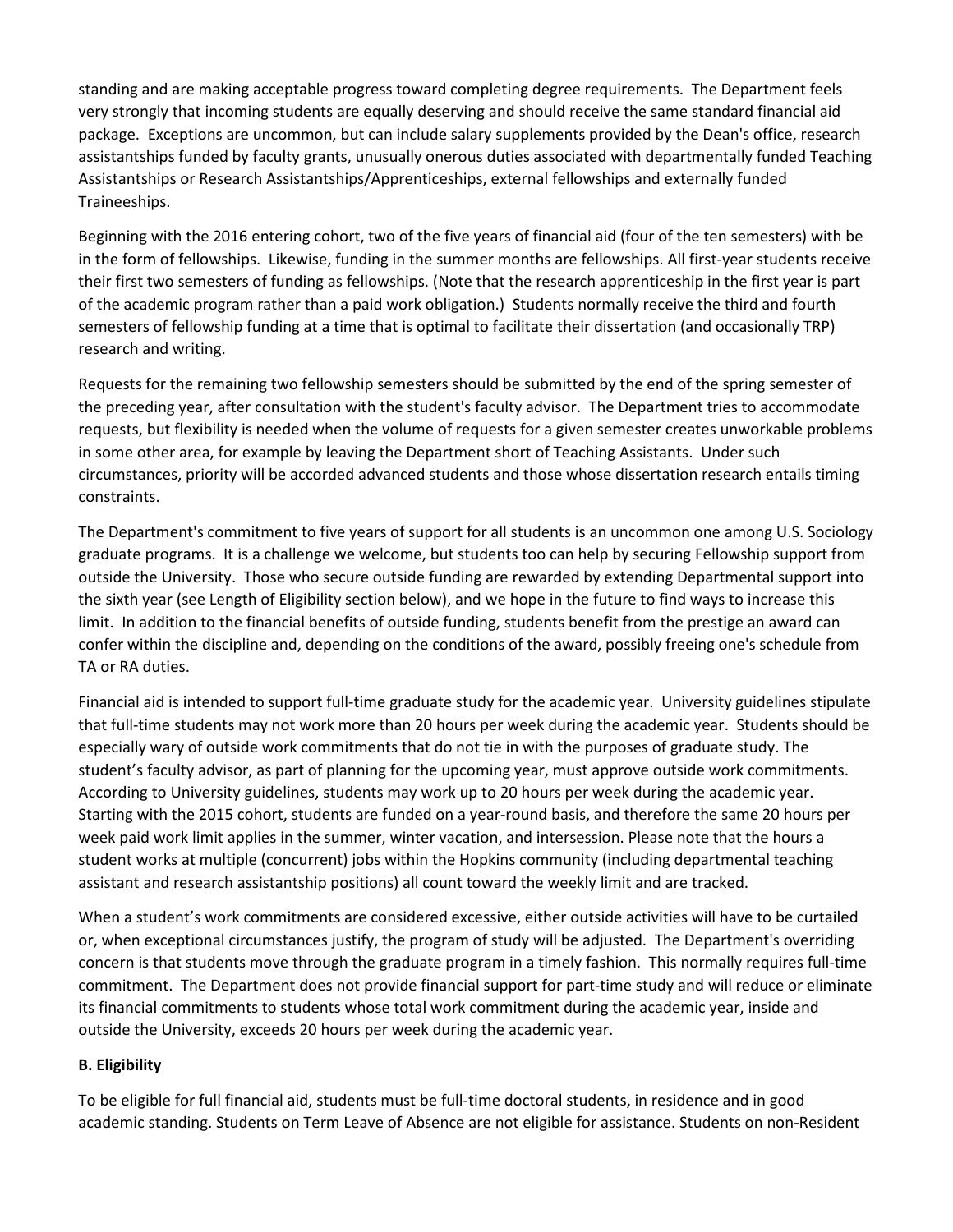status are eligible for tuition support and fellowship stipends but the University does not allow non-resident students to work on campus as teaching assistants or lecturers.

## **C. Length of Eligibility**

Financial aid ordinarily is for five years, with eligibility for fifth year funding dependent on passing the oral examination of the dissertation proposal at the departmental level by the end of the fourth year of graduate study (June 30th). Students, with the endorsement of their advisor, may request an extension from the Chair until August 15th.

If Departmental support is declined in one or more semesters because the student has secured funding for graduate study from outside the university (e.g., a non-university funded fellowships), the department will strive to extend eligibility for departmental funding for a period equivalent to the semester(s) the student is off funding, but not to exceed one year. For example, a student fully supported for a year by an outside dissertation fellowship in his or her fifth year may receive departmental funding in the sixth year, but a student funded in their fourth and fifth years by an outside dissertation fellowship would be eligible for one additional year (not two additional years) of departmental support.

Funding extensions beyond the fifth year are not guaranteed: they depend on student progress (as determined by the Department Chair, in consultation with the student's faculty advisor) and the financial situation of the Department (as determined by the Department Chair).

If a student secures a dissertation fellowship or other award during their first five years that provides a stipend but not tuition, the department will strive to cover the cost of tuition (resident or non-resident tuition, depending on circumstances) during the period of the fellowship; however, such tuition support will reduce the amount of departmental funds for which the student is eligible in their sixth year. For example, if a dissertation fellowship covers stipend but not tuition in the fifth year, and the department pays the resident tuition, eligibility in the sixth year would be for stipend support only. As another example, if the Department provides non-resident tuition support in the fifth year — which is half the dollar amount of resident tuition — sixth year eligibility would be salary plus half of the resident tuition fee.

Occasionally, the Department's need for TA or RA assistance exceeds the pool of students eligible for financial aid. When that happens, the Department and Departmental faculty may hire students in their sixth year and beyond who have exhausted their financial aid eligibility. This is done on a fee for service basis and is not an extension of the right to financial aid. Students should not count on such opportunities being available as they happen only rarely.

The Department Chair, in consultation with the student's faculty advisor, makes final decisions about eligibility and granting of financial aid.

## **D. Types of Support**

## **1. Tuition Fellowships**

Tuition fellowships cover university tuition. Students who receive fellowship stipends, departmental teaching assistantships and research assistantships are generally also awarded tuition fellowships.

## **2. University Teaching Assistantships/Instructorships**

The faculty member having primary responsibility for each course specifies duties for the TA. Average time spent in class attendance, discussion sections, grading and counseling is 15 hours per week on a semester basis. TA responsibilities are not done until final grades have been submitted, and so may extend into the exam period.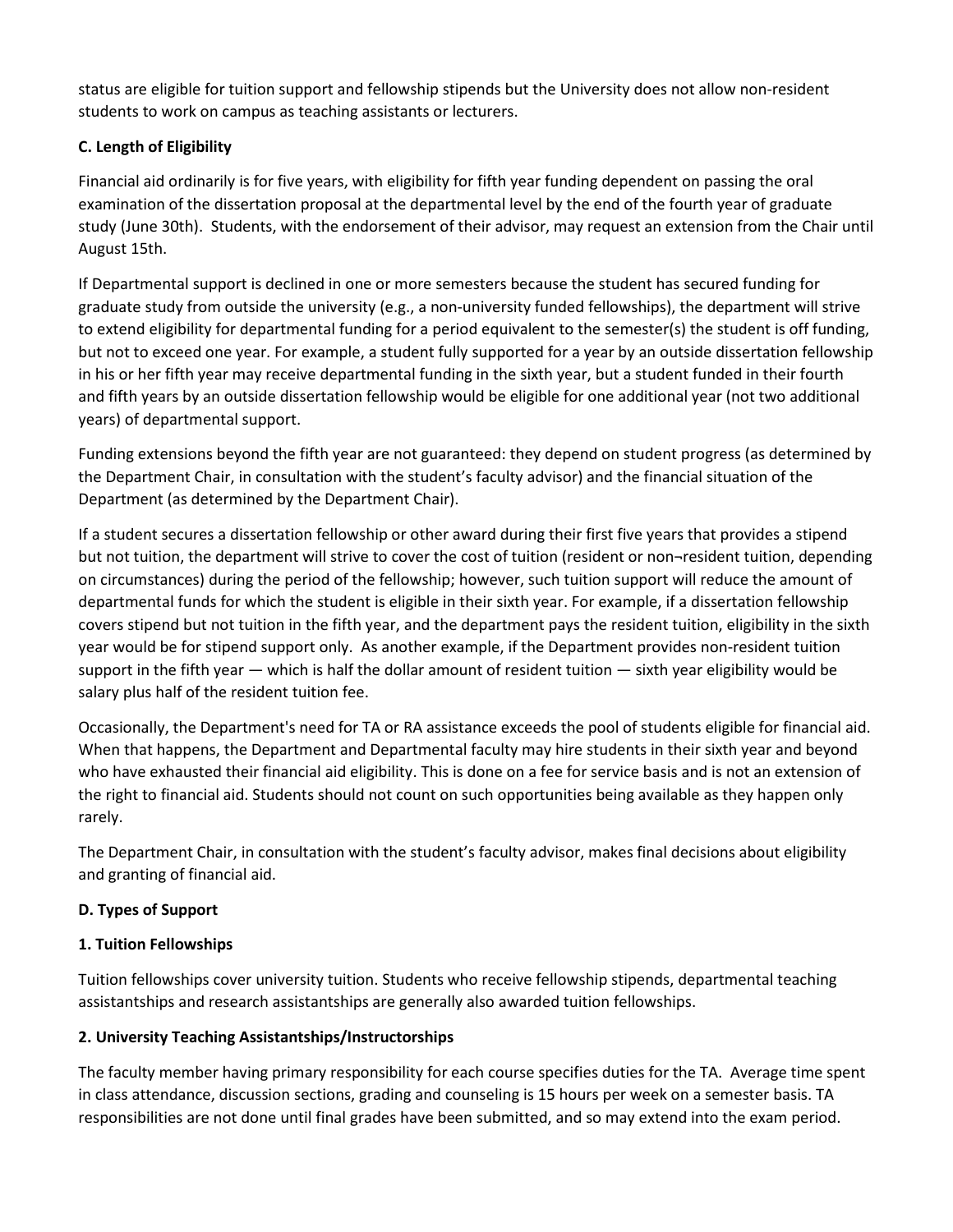Teaching assistantship pay is subject to federal and state taxes. For Teaching Assistantships in other departments, the duties, conditions of employment, etc. are governed by the policies of that department.

All Teaching Assistantships/Instructorships that are funded through the University, with the exception of the Dean's Teaching Fellowship, are counted as financial aid when determining whether a student has exhausted their five-year eligibility for financial aid.

The "Dean's Teaching Fellowships" are competitive fellowships that provide the opportunity for advanced graduate students to design and teach undergraduate courses. Fellows teach a one-semester course. Salary is set by the Dean's office. One of the primary purposes of the Dean's Teaching Fellowships is to prepare graduate students for their future teaching responsibilities. Applicants must be nominated and supervised by a faculty mentor. The letter of nomination from the faculty mentor should explain the relevance of the proposed course to the student's area of specialization and its importance for the department's undergraduate teaching program. Applicants must have completed the dissertation proposal and passed the Department Oral Examination prior to teaching in this program.

The Department also occasionally hosts an internal teaching competition for advanced graduate students who otherwise have exhausted their eligibility for Departmental aid. For example, the Doris Roberts Entwisle Graduate Teaching Fellowship, in honor of Doris Entwisle, provides a one semester financial aid package and the opportunity to teach a course of the student's own design in the area of their dissertation research. Teaching in the Arts and Sciences summer and intersession programs does not count against financial aid eligibility. All proposals for independent teaching under the Department's auspices require faculty sponsorship and oversight.

#### **3. Research Assistantships**

Research assistantships are considered financial aid, whether funded through grants, contracts or General Funds administered by the Department or the University. This includes projects directed by the Department's faculty, including faculty holding part-time and joint appointments, as well as projects located at University research centers on the Homewood Campus (including the Center for Social Organization of Schools, the Institute for Policy Studies and the Baltimore Education Research Consortium), the School of Hygiene and Public Health, and the School of Medicine. Research assistants are chosen by the project director. Number of hours worked and wage or salary level is a decision based partly on the amount of funding available and partly on a mutual agreement between the project director and the graduate student, but research apprenticeships ordinarily will entail a work commitment averaging 15 hours weekly on a semester basis, the same as Teaching Assistantships. Pay is subject to federal and state taxes. Additionally, Research Assistants are not obligated to work on University holidays, Fall break day and during Spring break, and should be accorded two weeks vacation during the academic year (September 1 – May 31) (a list of University holidays is posted). The research assistant and project director should work out details of the vacation schedule and other conditions of the assistantship (e.g., the weekly work schedule) before the work commences. The scope of work and the time commitment should be determined by the supervising investigator and agreed to by the student before work commences. Potential disagreements regarding such matters should be resolved before work commences, preferably by the principals involved. Under extraordinary circumstances, the Chair may mediate disagreements or refer the matter to the Graduate Committee for its consideration.

### **E. Assignment of Financial Aid**

TA and RA assignments usually are announced during the summer preceding the year to which they apply. The work assignment will vary as a function of departmental need for student services, the faculty's needs, and a student's needs, interests, and level of preparation to perform various duties. In making assignments, the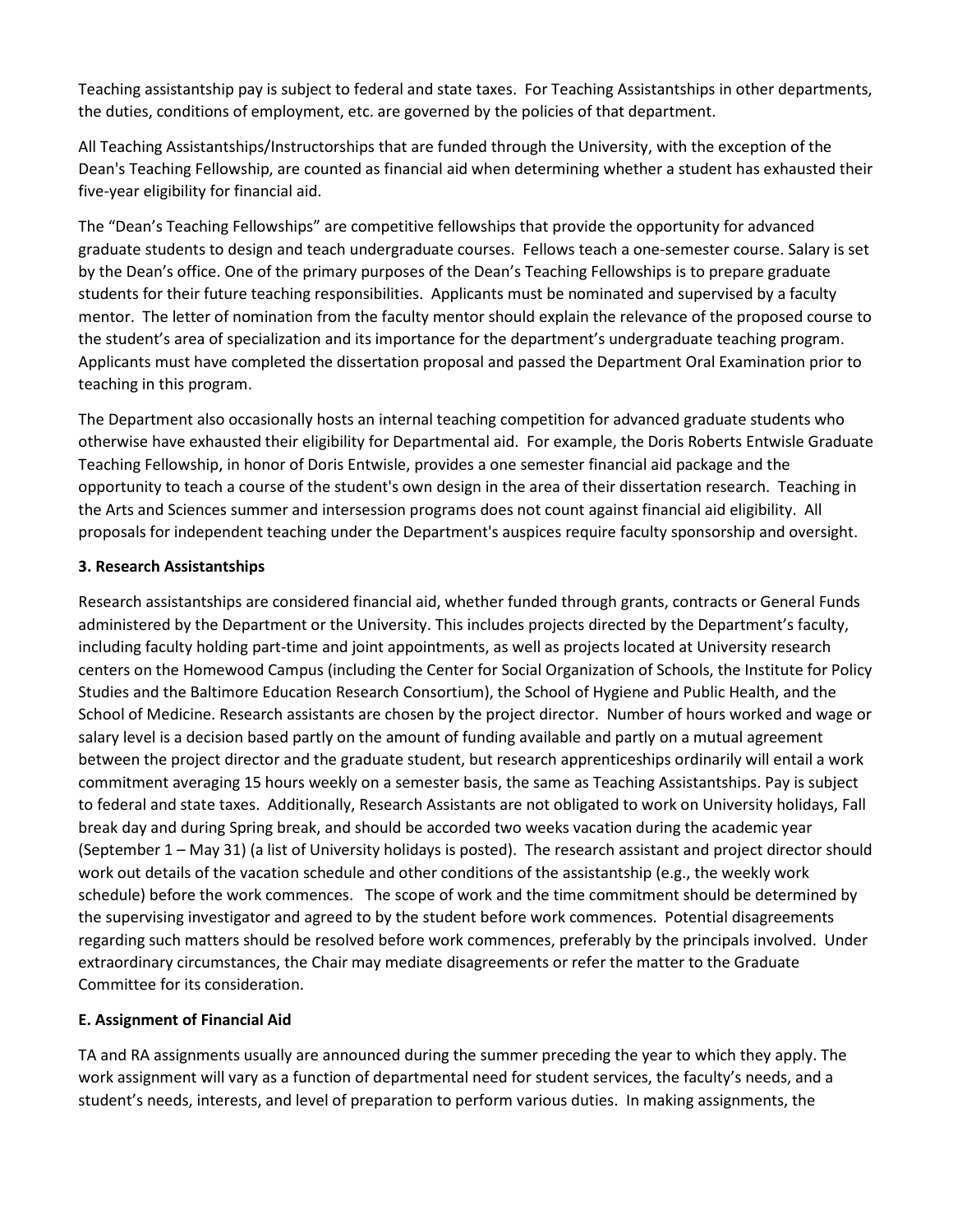Department strives to match student preferences and faculty needs, but the two may not always align, and even when they do align, the department may not always be able to accommodate them.

For first year research apprenticeship assignments, the Department will solicit information about apprenticeship opportunities available for students from faculty, including adjunct faculty. Students will receive this information and indicate their preferences for sponsors/projects. Faculty likewise will indicate their preferences for particular students. With that information in hand, the Director of Graduate Studies and the Department Chair will strive to best match student and faculty interests and the opportunities available.

After the first year, students are encouraged to seek research assistantships with faculty who have grant monies or other funds to pay for their work. Though the Department will not ordinarily fund Research Apprenticeships/Assistantships beyond the first year, it will seek to provide students with information about potential research positions.